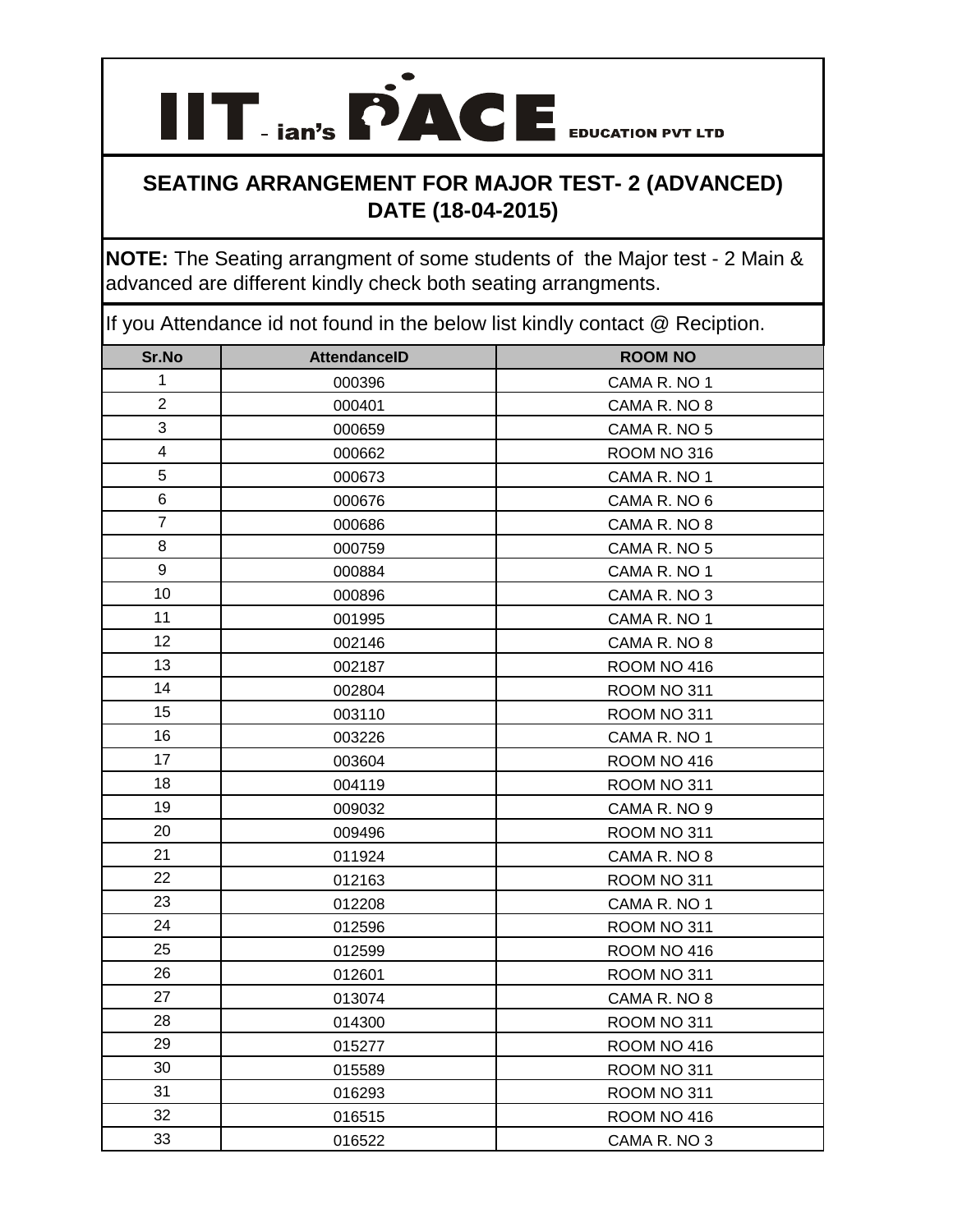**IIT ian's PACE** EDUCATION PVT LTD

**NOTE:** The Seating arrangment of some students of the Major test - 2 Main & advanced are different kindly check both seating arrangments.

| Sr.No | <b>AttendanceID</b> | <b>ROOM NO</b> |
|-------|---------------------|----------------|
| 34    | 016530              | CAMA R. NO 5   |
| 35    | 016536              | ROOM NO 416    |
| 36    | 016546              | CAMA R. NO 6   |
| 37    | 016547              | CAMA R. NO 9   |
| 38    | 016564              | CAMA R. NO 6   |
| 39    | 016571              | ROOM NO 416    |
| 40    | 016600              | CAMA R. NO 6   |
| 41    | 016610              | ROOM NO 416    |
| 42    | 016624              | CAMA R. NO 3   |
| 43    | 016627              | CAMA R. NO 2   |
| 44    | 016640              | CAMA R. NO 1   |
| 45    | 016643              | CAMA R. NO 1   |
| 46    | 016660              | ROOM NO 416    |
| 47    | 016670              | CAMA R. NO 1   |
| 48    | 016674              | ROOM NO 416    |
| 49    | 016678              | ROOM NO 311    |
| 50    | 016691              | CAMA R. NO 3   |
| 51    | 016699              | CAMA R. NO 2   |
| 52    | 016712              | ROOM NO 311    |
| 53    | 016718              | ROOM NO 311    |
| 54    | 016724              | ROOM NO 311    |
| 55    | 016725              | ROOM NO 416    |
| 56    | 016728              | CAMA R. NO 8   |
| 57    | 016742              | CAMA R. NO 1   |
| 58    | 016745              | CAMA R. NO 5   |
| 59    | 016757              | CAMA R. NO 1   |
| 60    | 016758              | CAMA R. NO 6   |
| 61    | 016766              | ROOM NO 311    |
| 62    | 016780              | CAMA R. NO 3   |
| 63    | 016801              | CAMA R. NO 1   |
| 64    | 016821              | CAMA R. NO 1   |
| 65    | 016824              | ROOM NO 311    |
| 66    | 016826              | ROOM NO 416    |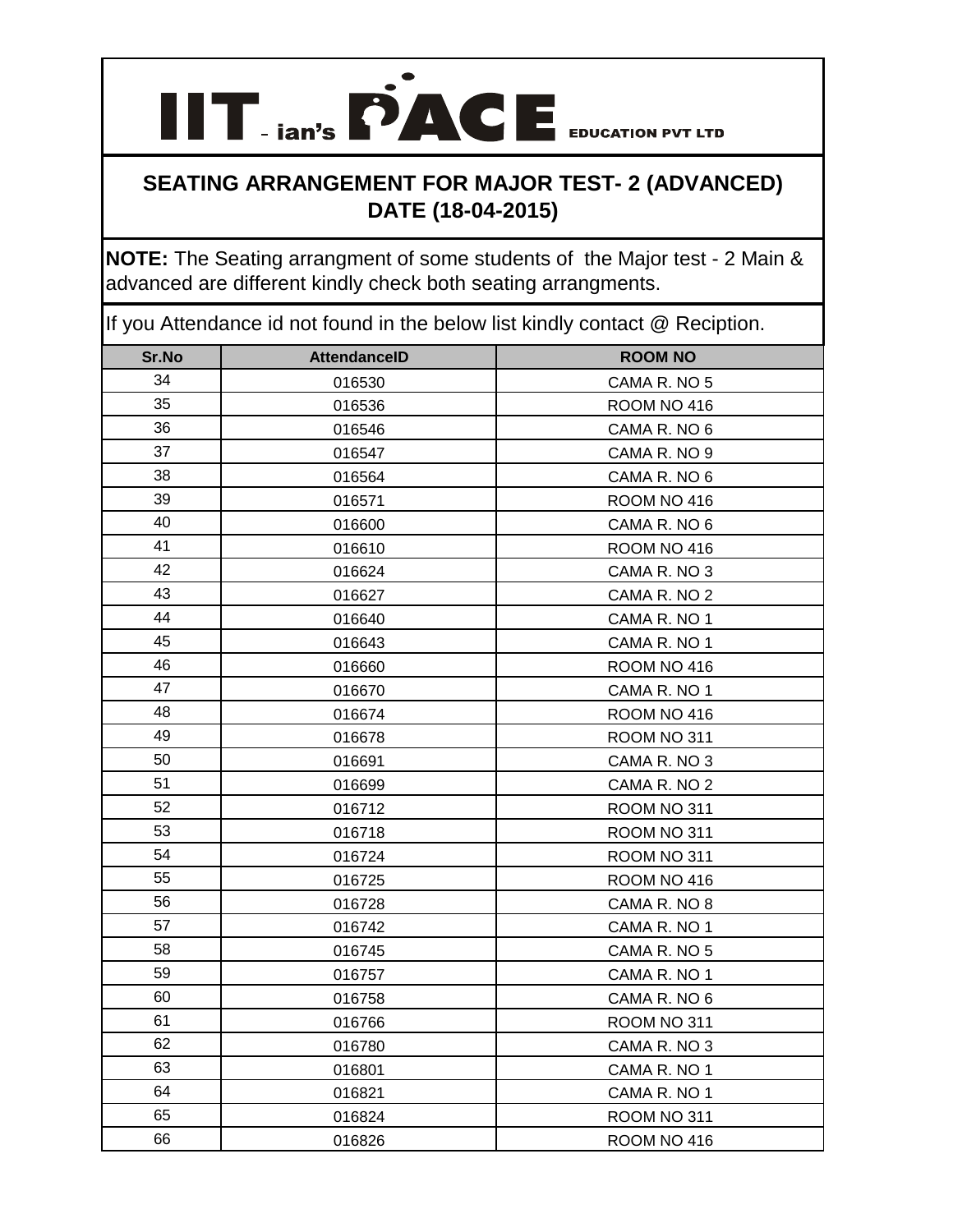**IIT ian's PACE** EDUCATION PVT LTD

**NOTE:** The Seating arrangment of some students of the Major test - 2 Main & advanced are different kindly check both seating arrangments.

| Sr.No | <b>AttendanceID</b> | <b>ROOM NO</b> |
|-------|---------------------|----------------|
| 67    | 016829              | CAMA R. NO 1   |
| 68    | 016835              | CAMA R. NO 6   |
| 69    | 016846              | CAMA R. NO 7   |
| 70    | 016849              | CAMA R. NO 5   |
| 71    | 016850              | CAMA R. NO 2   |
| 72    | 016874              | ROOM NO 311    |
| 73    | 016875              | ROOM NO 416    |
| 74    | 016889              | CAMA R. NO 9   |
| 75    | 016897              | ROOM NO 416    |
| 76    | 016900              | CAMA R. NO 8   |
| 77    | 016907              | ROOM NO 416    |
| 78    | 016908              | ROOM NO 416    |
| 79    | 016911              | ROOM NO 416    |
| 80    | 016966              | ROOM NO 416    |
| 81    | 016987              | CAMA R. NO 2   |
| 82    | 017273              | ROOM NO 416    |
| 83    | 017353              | CAMA R. NO 3   |
| 84    | 017357              | CAMA R. NO 7   |
| 85    | 017358              | ROOM NO 316    |
| 86    | 017361              | CAMA R. NO 3   |
| 87    | 017362              | ROOM NO 311    |
| 88    | 017363              | CAMA R. NO 3   |
| 89    | 017398              | CAMA R. NO 3   |
| 90    | 017399              | CAMA R. NO 5   |
| 91    | 017459              | ROOM NO 416    |
| 92    | 017463              | CAMA R. NO 3   |
| 93    | 017499              | CAMA R. NO 3   |
| 94    | 017522              | CAMA R. NO 2   |
| 95    | 017529              | ROOM NO 416    |
| 96    | 017602              | CAMA R. NO 1   |
| 97    | 017616              | CAMA R. NO 1   |
| 98    | 017664              | ROOM NO 416    |
| 99    | 017686              | CAMA R. NO 2   |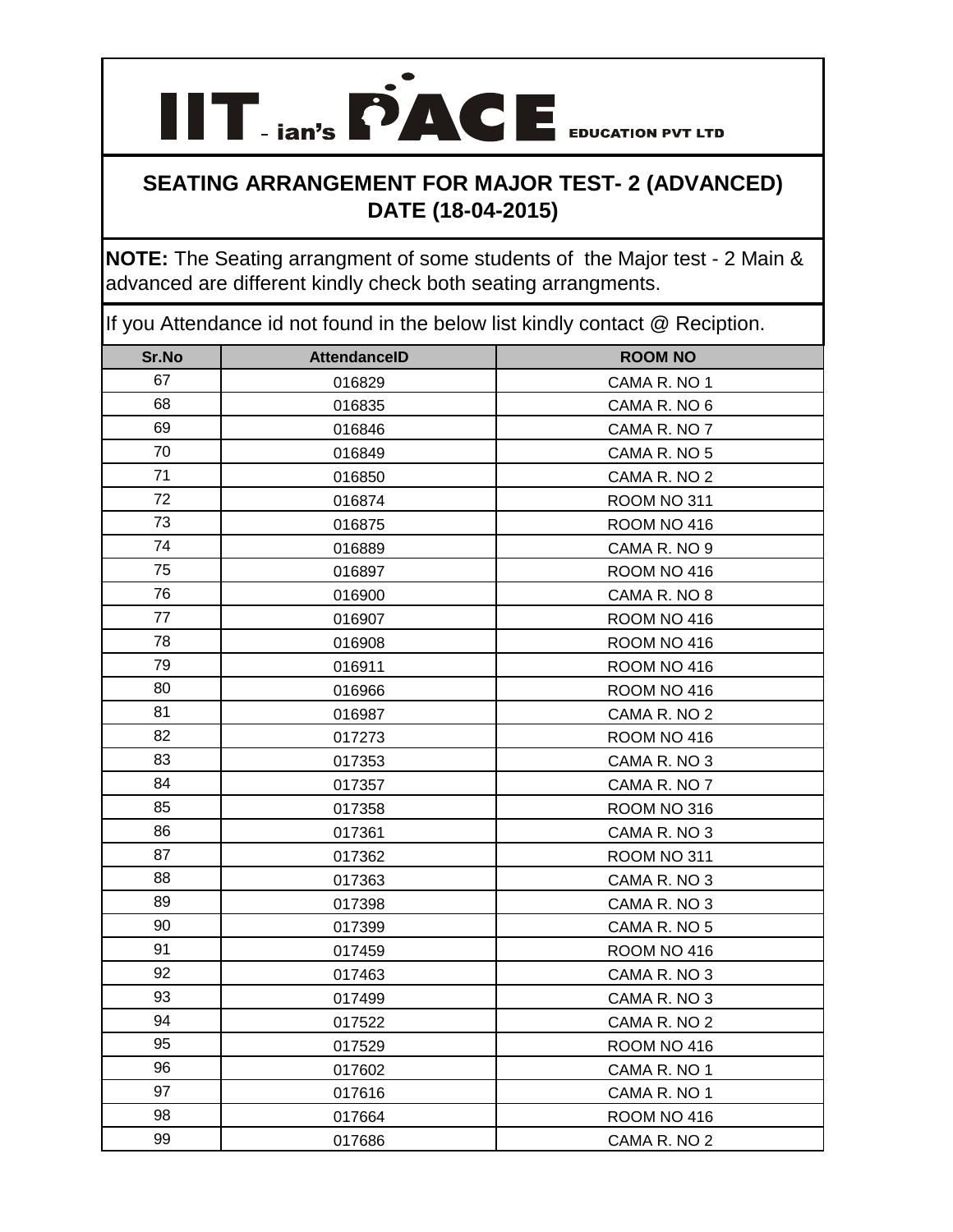**IIT ian's PACE** EDUCATION PVT LTD

**NOTE:** The Seating arrangment of some students of the Major test - 2 Main & advanced are different kindly check both seating arrangments.

| Sr.No | <b>AttendanceID</b> | <b>ROOM NO</b> |
|-------|---------------------|----------------|
| 100   | 017706              | CAMA R. NO 5   |
| 101   | 017711              | CAMA R. NO 3   |
| 102   | 017738              | CAMA R. NO 5   |
| 103   | 017741              | CAMA R. NO 3   |
| 104   | 017767              | ROOM NO 416    |
| 105   | 017807              | ROOM NO 416    |
| 106   | 017862              | CAMA R. NO 8   |
| 107   | 017904              | ROOM NO 416    |
| 108   | 017942              | CAMA R. NO 1   |
| 109   | 017947              | CAMA R. NO 9   |
| 110   | 017948              | CAMA R. NO 5   |
| 111   | 017960              | CAMA R. NO 2   |
| 112   | 017995              | CAMA R. NO 2   |
| 113   | 018004              | CAMA R. NO 2   |
| 114   | 018015              | CAMA R. NO 6   |
| 115   | 018017              | ROOM NO 311    |
| 116   | 018025              | ROOM NO 416    |
| 117   | 018032              | CAMA R. NO 2   |
| 118   | 018034              | ROOM NO 416    |
| 119   | 018043              | CAMA R. NO 9   |
| 120   | 018044              | CAMA R. NO 2   |
| 121   | 018056              | CAMA R. NO 2   |
| 122   | 018060              | CAMA R. NO 2   |
| 123   | 018061              | CAMA R. NO 2   |
| 124   | 018073              | CAMA R. NO 5   |
| 125   | 018077              | ROOM NO 311    |
| 126   | 018080              | CAMA R. NO 1   |
| 127   | 018107              | CAMA R. NO 3   |
| 128   | 018116              | ROOM NO 416    |
| 129   | 018118              | ROOM NO 416    |
| 130   | 018132              | CAMA R. NO 5   |
| 131   | 018136              | CAMA R. NO 2   |
| 132   | 018148              | ROOM NO 416    |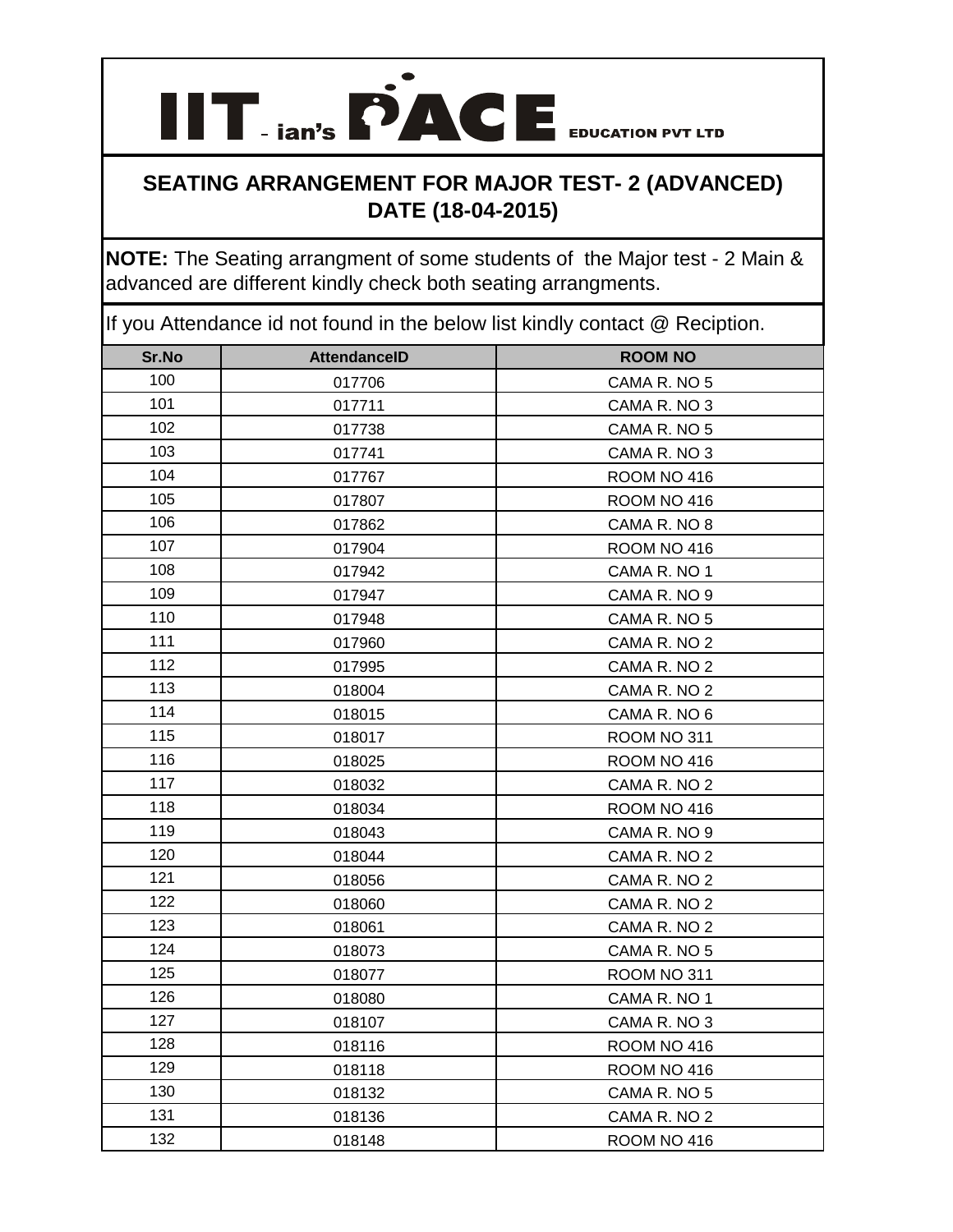**IIT ian's PACE** EDUCATION PVT LTD

**NOTE:** The Seating arrangment of some students of the Major test - 2 Main & advanced are different kindly check both seating arrangments.

| Sr.No | <b>AttendanceID</b> | <b>ROOM NO</b> |
|-------|---------------------|----------------|
| 133   | 018156              | CAMA R. NO 9   |
| 134   | 018161              | CAMA R. NO 2   |
| 135   | 018178              | CAMA R. NO 1   |
| 136   | 018189              | CAMA R. NO 9   |
| 137   | 018193              | CAMA R. NO 1   |
| 138   | 018195              | CAMA R. NO 6   |
| 139   | 018200              | CAMA R. NO 2   |
| 140   | 018208              | CAMA R. NO 2   |
| 141   | 018210              | CAMA R. NO 2   |
| 142   | 018213              | CAMA R. NO 9   |
| 143   | 018222              | CAMA R. NO 1   |
| 144   | 018233              | CAMA R. NO 7   |
| 145   | 018249              | CAMA R. NO 6   |
| 146   | 018255              | CAMA R. NO 2   |
| 147   | 018263              | CAMA R. NO 7   |
| 148   | 018272              | CAMA R. NO 6   |
| 149   | 018275              | CAMA R. NO 5   |
| 150   | 018288              | CAMA R. NO 5   |
| 151   | 018305              | CAMA R. NO 1   |
| 152   | 018310              | CAMA R. NO 1   |
| 153   | 018315              | CAMA R. NO 7   |
| 154   | 018318              | ROOM NO 416    |
| 155   | 018319              | CAMA R. NO 3   |
| 156   | 018321              | ROOM NO 416    |
| 157   | 018328              | CAMA R. NO 1   |
| 158   | 018336              | CAMA R. NO 5   |
| 159   | 018341              | CAMA R. NO 1   |
| 160   | 018346              | ROOM NO 416    |
| 161   | 018351              | CAMA R. NO 6   |
| 162   | 018355              | CAMA R. NO 6   |
| 163   | 018358              | ROOM NO 311    |
| 164   | 018362              | ROOM NO 416    |
| 165   | 018363              | ROOM NO 311    |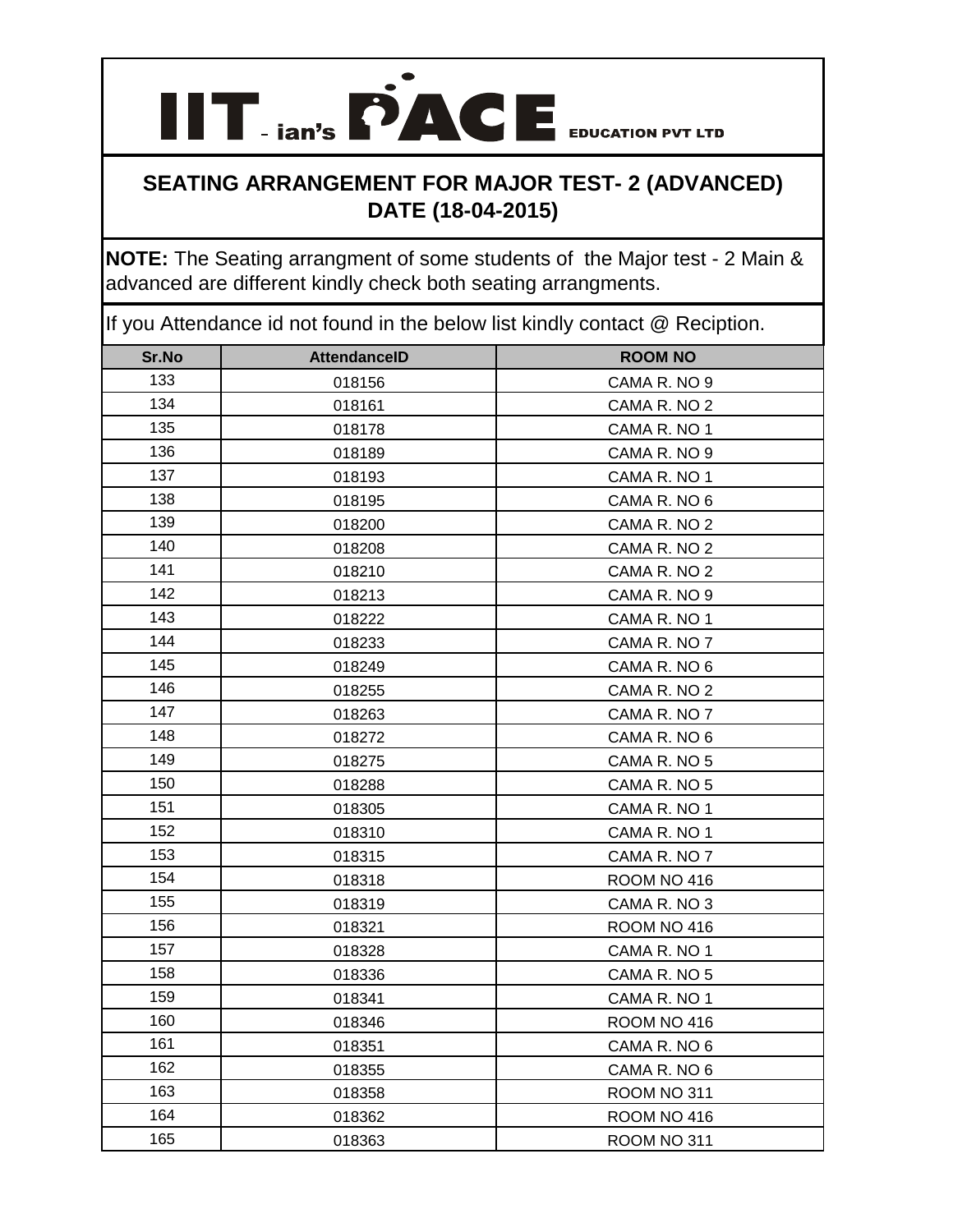**IIT ian's PACE** EDUCATION PVT LTD

**NOTE:** The Seating arrangment of some students of the Major test - 2 Main & advanced are different kindly check both seating arrangments.

| Sr.No | <b>AttendanceID</b> | <b>ROOM NO</b> |
|-------|---------------------|----------------|
| 166   | 018365              | CAMA R. NO 3   |
| 167   | 018371              | CAMA R. NO 2   |
| 168   | 018372              | CAMA R. NO 3   |
| 169   | 018374              | CAMA R. NO 3   |
| 170   | 018377              | CAMA R. NO 2   |
| 171   | 018412              | CAMA R. NO 3   |
| 172   | 018425              | ROOM NO 311    |
| 173   | 018432              | CAMA R. NO 7   |
| 174   | 018435              | ROOM NO 316    |
| 175   | 018441              | CAMA R. NO 6   |
| 176   | 018442              | CAMA R. NO 6   |
| 177   | 018443              | CAMA R. NO 1   |
| 178   | 018449              | ROOM NO 316    |
| 179   | 018453              | CAMA R. NO 7   |
| 180   | 018456              | ROOM NO 416    |
| 181   | 018483              | ROOM NO 311    |
| 182   | 018496              | CAMA R. NO 6   |
| 183   | 018512              | ROOM NO 416    |
| 184   | 018515              | CAMA R. NO 1   |
| 185   | 018518              | CAMA R. NO 7   |
| 186   | 018520              | CAMA R. NO 5   |
| 187   | 018532              | ROOM NO 316    |
| 188   | 018533              | CAMA R. NO 8   |
| 189   | 018543              | ROOM NO 416    |
| 190   | 018547              | CAMA R. NO 9   |
| 191   | 018555              | CAMA R. NO 3   |
| 192   | 018560              | CAMA R. NO 3   |
| 193   | 018561              | CAMA R. NO 8   |
| 194   | 018565              | CAMA R. NO 2   |
| 195   | 018570              | CAMA R. NO 2   |
| 196   | 018572              | CAMA R. NO 5   |
| 197   | 018585              | CAMA R. NO 3   |
| 198   | 018586              | CAMA R. NO 7   |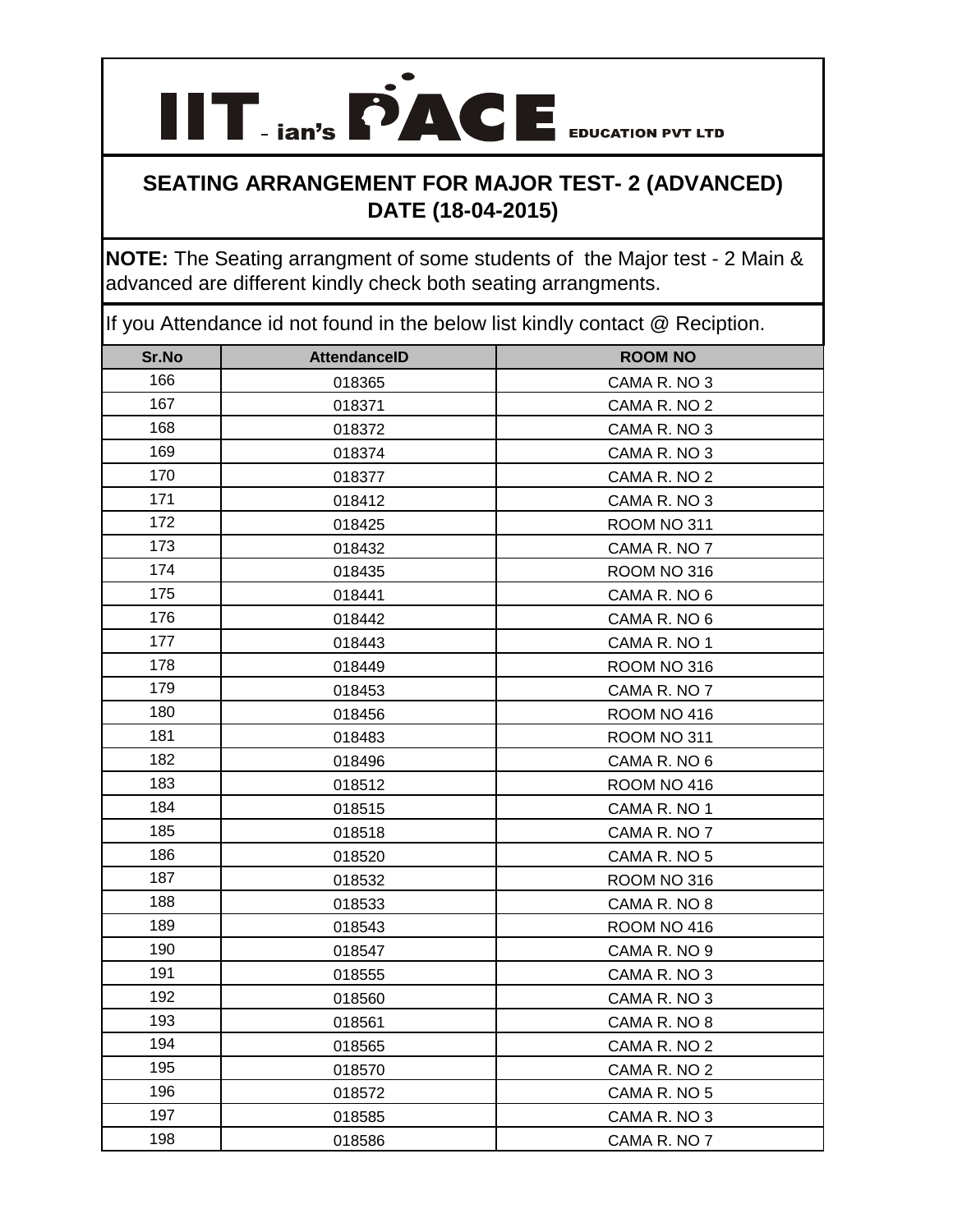**IIT ian's PACE** EDUCATION PVT LTD

**NOTE:** The Seating arrangment of some students of the Major test - 2 Main & advanced are different kindly check both seating arrangments.

| Sr.No | <b>AttendanceID</b> | <b>ROOM NO</b> |
|-------|---------------------|----------------|
| 199   | 018599              | CAMA R. NO 5   |
| 200   | 018600              | CAMA R. NO 6   |
| 201   | 018601              | CAMA R. NO 8   |
| 202   | 018610              | CAMA R. NO 6   |
| 203   | 018611              | CAMA R. NO 7   |
| 204   | 018613              | CAMA R. NO 7   |
| 205   | 018638              | CAMA R. NO 1   |
| 206   | 018644              | CAMA R. NO 1   |
| 207   | 018648              | ROOM NO 416    |
| 208   | 018665              | ROOM NO 416    |
| 209   | 018667              | CAMA R. NO 9   |
| 210   | 018682              | CAMA R. NO 8   |
| 211   | 018686              | CAMA R. NO 6   |
| 212   | 018690              | CAMA R. NO 6   |
| 213   | 018694              | CAMA R. NO 1   |
| 214   | 018702              | ROOM NO 311    |
| 215   | 018711              | CAMA R. NO 3   |
| 216   | 018716              | CAMA R. NO 6   |
| 217   | 018722              | CAMA R. NO 1   |
| 218   | 018725              | ROOM NO 416    |
| 219   | 018726              | CAMA R. NO 5   |
| 220   | 018728              | CAMA R. NO 2   |
| 221   | 018729              | CAMA R. NO 2   |
| 222   | 018731              | CAMA R. NO 8   |
| 223   | 018732              | CAMA R. NO 2   |
| 224   | 018734              | CAMA R. NO 3   |
| 225   | 018735              | CAMA R. NO 1   |
| 226   | 018736              | CAMA R. NO 5   |
| 227   | 018739              | CAMA R. NO 7   |
| 228   | 018747              | ROOM NO 416    |
| 229   | 018753              | CAMA R. NO 5   |
| 230   | 018756              | CAMA R. NO 6   |
| 231   | 018757              | CAMA R. NO 2   |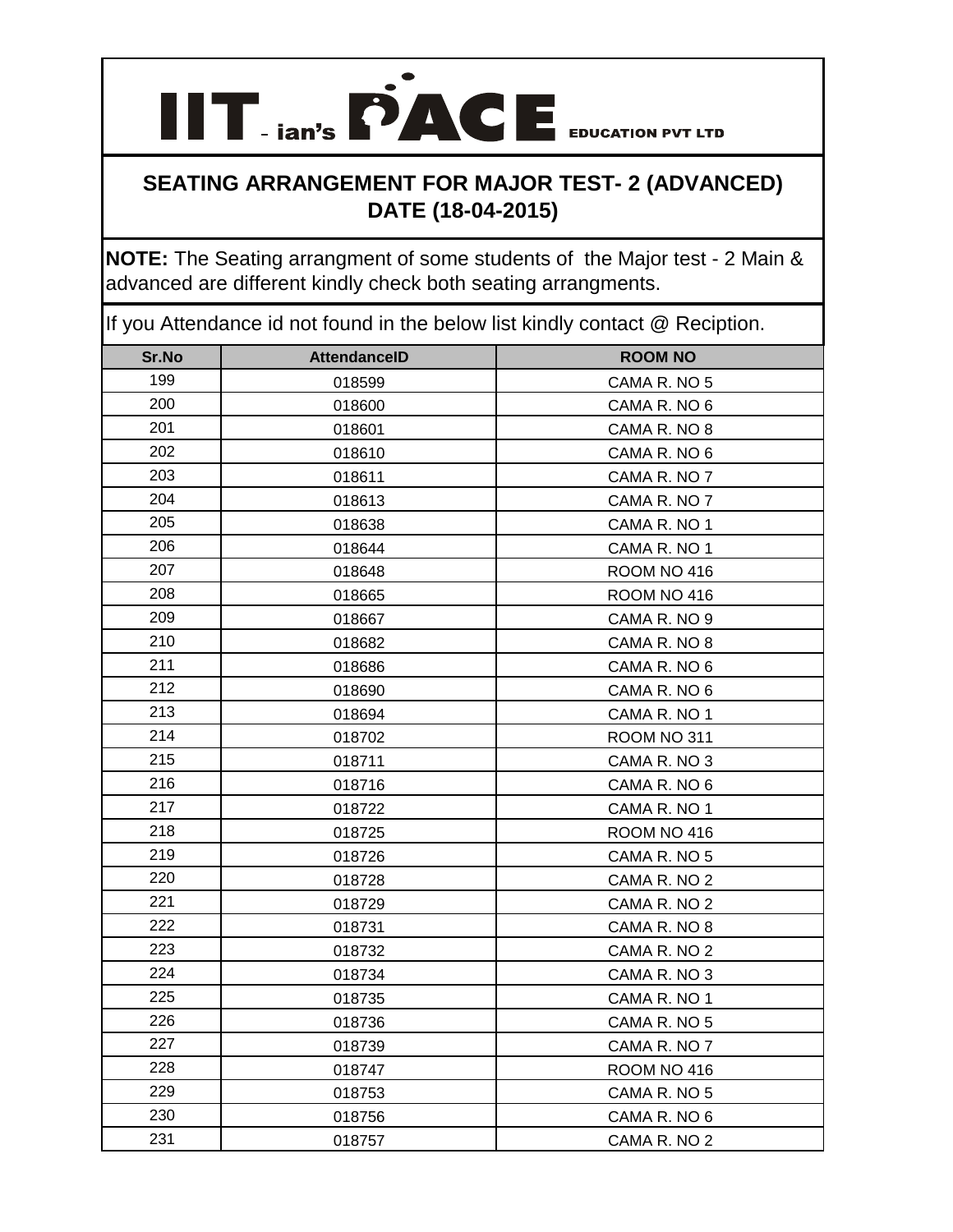**IIT ian's PACE** EDUCATION PVT LTD

**NOTE:** The Seating arrangment of some students of the Major test - 2 Main & advanced are different kindly check both seating arrangments.

| Sr.No | <b>AttendanceID</b> | <b>ROOM NO</b> |
|-------|---------------------|----------------|
| 232   | 018773              | CAMA R. NO 6   |
| 233   | 018776              | CAMA R. NO 1   |
| 234   | 018780              | ROOM NO 416    |
| 235   | 018781              | CAMA R. NO 9   |
| 236   | 018785              | CAMA R. NO 5   |
| 237   | 018804              | CAMA R. NO 8   |
| 238   | 018811              | CAMA R. NO 5   |
| 239   | 018834              | CAMA R. NO 8   |
| 240   | 018835              | CAMA R. NO 7   |
| 241   | 018836              | CAMA R. NO 5   |
| 242   | 018889              | CAMA R. NO 6   |
| 243   | 018913              | CAMA R. NO 8   |
| 244   | 018919              | ROOM NO 416    |
| 245   | 018927              | CAMA R. NO 9   |
| 246   | 018931              | CAMA R. NO 8   |
| 247   | 018935              | CAMA R. NO 1   |
| 248   | 018994              | CAMA R. NO 7   |
| 249   | 018997              | CAMA R. NO 3   |
| 250   | 019001              | CAMA R. NO 5   |
| 251   | 019009              | CAMA R. NO 3   |
| 252   | 019025              | ROOM NO 416    |
| 253   | 019027              | CAMA R. NO 1   |
| 254   | 019028              | ROOM NO 311    |
| 255   | 019031              | CAMA R. NO 8   |
| 256   | 019048              | CAMA R. NO 7   |
| 257   | 019051              | CAMA R. NO 6   |
| 258   | 019085              | CAMA R. NO 5   |
| 259   | 019102              | CAMA R. NO 9   |
| 260   | 019105              | CAMA R. NO 7   |
| 261   | 019118              | CAMA R. NO 7   |
| 262   | 019119              | CAMA R. NO 1   |
| 263   | 019127              | CAMA R. NO 3   |
| 264   | 019139              | CAMA R. NO 5   |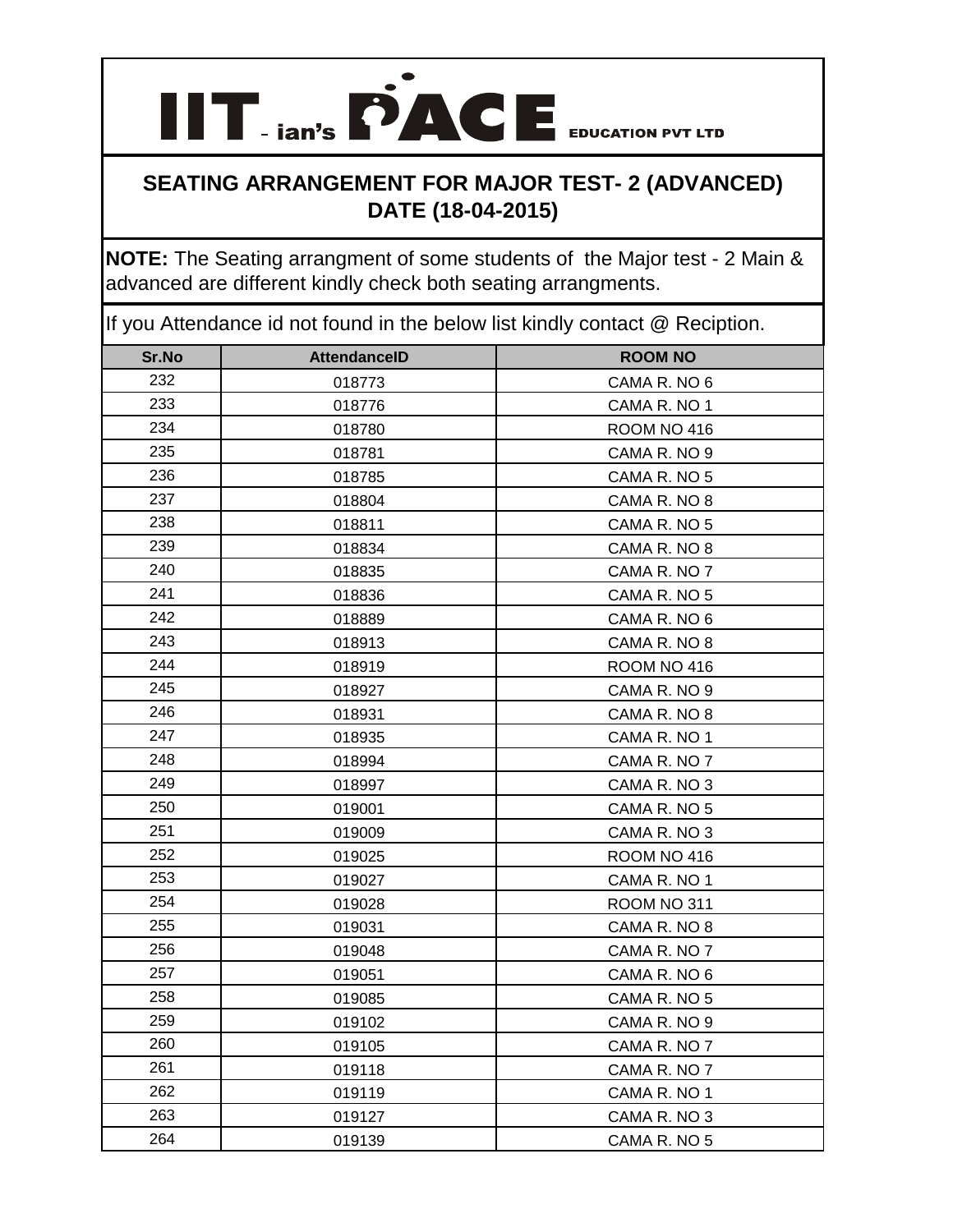

**NOTE:** The Seating arrangment of some students of the Major test - 2 Main & advanced are different kindly check both seating arrangments.

| Sr.No            | <b>AttendanceID</b> | <b>ROOM NO</b> |
|------------------|---------------------|----------------|
| 265              | 019164              | CAMA R. NO 7   |
| 266              | 019172              | CAMA R. NO 2   |
| 267              | 019176              | CAMA R. NO 5   |
| 268              | 019182              | CAMA R. NO 9   |
| 269              | 019203              | CAMA R. NO 7   |
| 270              | 019204              | CAMA R. NO 9   |
| 271              | 019261              | CAMA R. NO 7   |
| $\overline{272}$ | 019314              | CAMA R. NO 3   |
| $\overline{273}$ | 019318              | CAMA R. NO 6   |
| 274              | 019319              | CAMA R. NO 9   |
| 275              | 019320              | CAMA R. NO 7   |
| 276              | 019322              | CAMA R. NO 1   |
| $\overline{277}$ | 019325              | ROOM NO 416    |
| 278              | 019330              | ROOM NO 311    |
| 279              | 019366              | CAMA R. NO 2   |
| 280              | 019399              | CAMA R. NO 8   |
| 281              | 019494              | ROOM NO 416    |
| 282              | 019556              | CAMA R. NO 6   |
| 283              | 019579              | CAMA R. NO 8   |
| 284              | 019591              | CAMA R. NO 6   |
| 285              | 019643              | CAMA R. NO 3   |
| 286              | 019674              | CAMA R. NO 1   |
| 287              | 019736              | CAMA R. NO 9   |
| 288              | 019746              | CAMA R. NO 2   |
| 289              | 019760              | CAMA R. NO 3   |
| 290              | 019776              | CAMA R. NO 3   |
| 291              | 019792              | CAMA R. NO 2   |
| 292              | 019801              | CAMA R. NO 1   |
| 293              | 019808              | CAMA R. NO 8   |
| 294              | 019809              | CAMA R. NO 2   |
| 295              | 019813              | ROOM NO 311    |
| 296              | 019835              | CAMA R. NO 1   |
| 297              | 019919              | CAMA R. NO 5   |
| 298              | 019933              | ROOM NO 416    |
| 299              | 019941              | CAMA R. NO 1   |
| 300              | 019943              | CAMA R. NO 8   |
| 301              | 019975              | CAMA R. NO 6   |
| 302              | 019990              | CAMA R. NO 7   |
| 303              | 020047              | CAMA R. NO 7   |
| 304              | 020063              | CAMA R. NO 8   |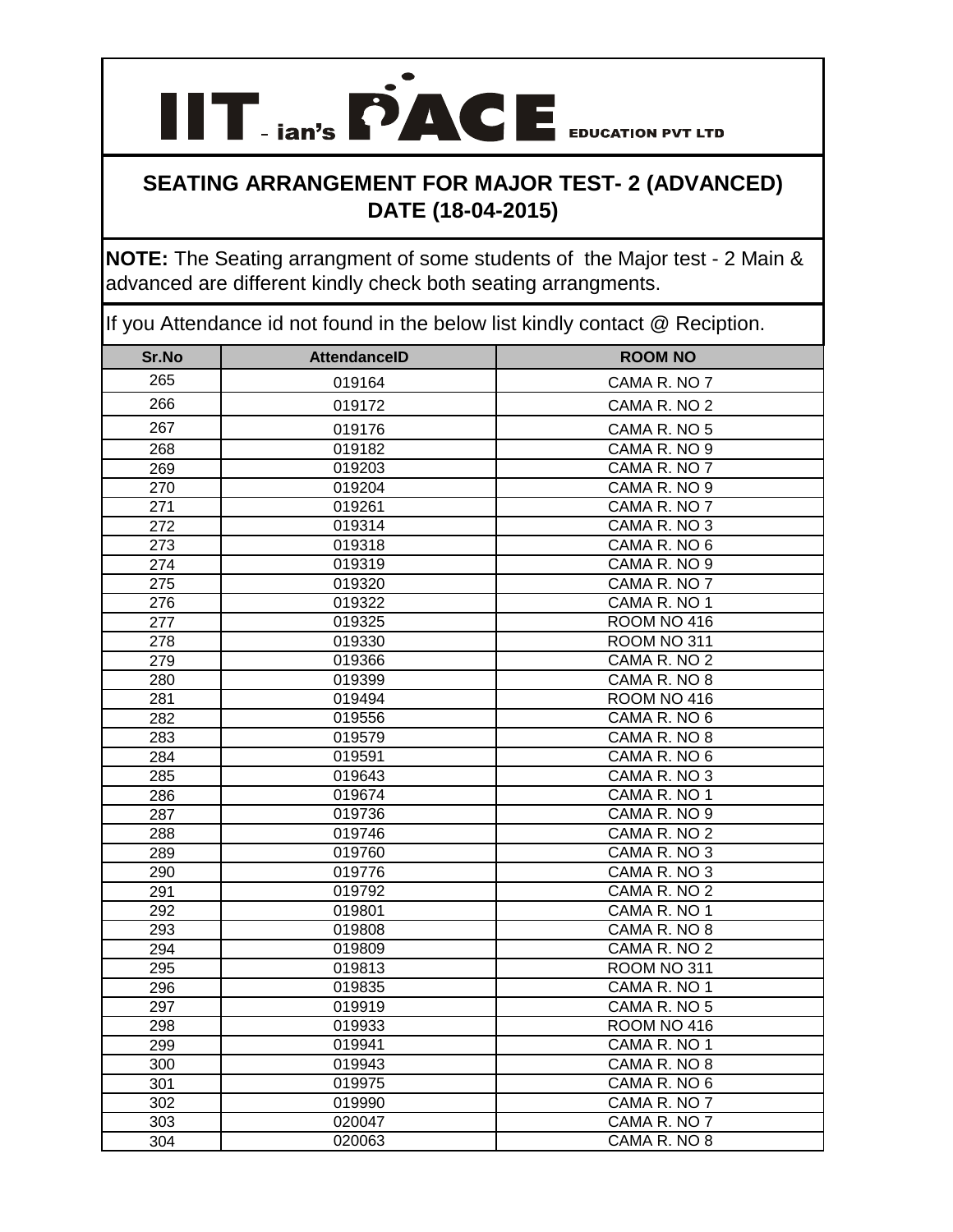### **SEATING ARRANGEMENT FOR MAJOR TEST- 2 (ADVANCED) DATE (18-04-2015)**

**NOTE:** The Seating arrangment of some students of the Major test - 2 Main & advanced are different kindly check both seating arrangments.

| Sr.No            | <b>AttendanceID</b> | <b>ROOM NO</b> |
|------------------|---------------------|----------------|
| 305              | 020064              | CAMA R. NO 2   |
| 306              | 020083              | CAMA R. NO 9   |
| 307              | 020092              | CAMA R. NO 7   |
| 308              | 020098              | CAMA R. NO 7   |
| 309              | 020107              | CAMA R. NO 1   |
| $\overline{310}$ | 020115              | CAMA R. NO 3   |
| 311              | 020132              | CAMA R. NO 2   |
| 312              | 020133              | CAMA R. NO 5   |
| 313              | 020135              | CAMA R. NO 3   |
| 314              | 020141              | ROOM NO 316    |
| 315              | 020142              | CAMA R. NO 9   |
| 316              | 020151              | CAMA R. NO 9   |
| $\overline{317}$ | 020204              | CAMA R. NO 8   |
| 318              | 020223              | CAMA R. NO 8   |
| 319              | 020225              | CAMA R. NO 7   |
| 320              | 020231              | ROOM NO 416    |
| 321              | 020251              | ROOM NO 316    |
| 322              | 020252              | CAMA R. NO 2   |
| 323              | 020273              | CAMA R. NO 5   |
| 324              | 020278              | CAMA R. NO 7   |
| 325              | 020279              | CAMA R. NO 5   |
| 326              | 020302              | CAMA R. NO 2   |
| 327              | 020341              | CAMA R. NO 1   |
| 328              | 020359              | CAMA R. NO 7   |
| 329              | 020367              | CAMA R. NO 7   |
| 330              | 020407              | CAMA R. NO 6   |
| 331              | 020410              | CAMA R. NO 7   |
| 332              | 020419              | ROOM NO 316    |
| 333              | 020452              | CAMA R. NO 2   |
| 334              | 020459              | ROOM NO 316    |
| 335              | 020460              | ROOM NO 316    |
| 336              | 020529              | CAMA R. NO 9   |
| 337              | 020568              | CAMA R. NO 7   |
| 338              | 020611              | CAMA R. NO 1   |
| 339              | 020623              | CAMA R. NO 5   |
| 340              | 020653              | CAMA R. NO 2   |
| 341              | 020693              | CAMA R. NO 2   |
| 342              | 020782              | CAMA R. NO 5   |
| 343              | 020867              | CAMA R. NO 8   |
| 344              | 020870              | ROOM NO 316    |
| 345              | 020883              | CAMA R. NO 6   |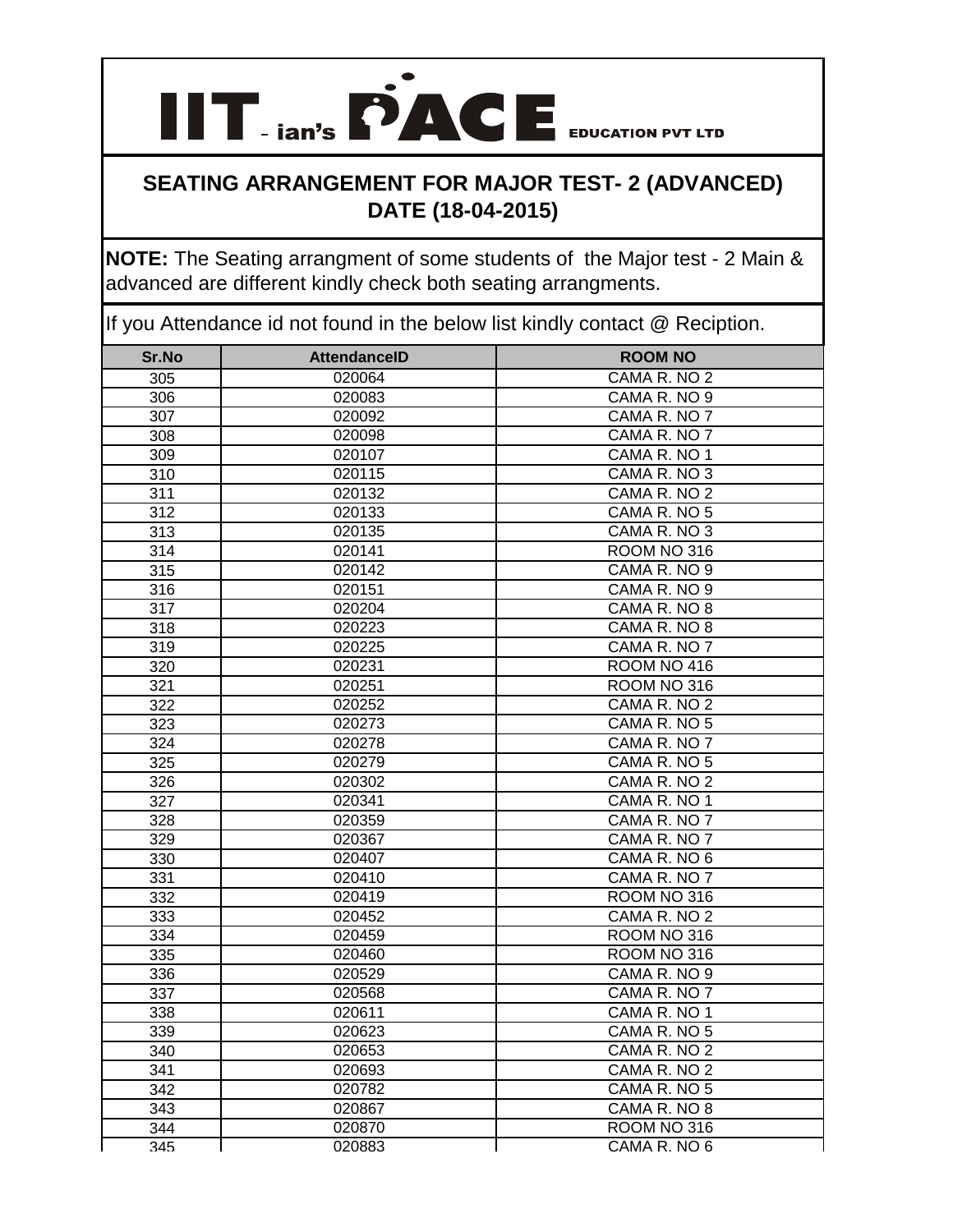# **IIT ian's PACE** EDUCATION PVT LTD **SEATING ARRANGEMENT FOR MAJOR TEST- 2 (ADVANCED)**

# **DATE (18-04-2015)**

**NOTE:** The Seating arrangment of some students of the Major test - 2 Main & advanced are different kindly check both seating arrangments.

| Sr.No            | <b>AttendanceID</b> | <b>ROOM NO</b> |
|------------------|---------------------|----------------|
| 346              | 020889              | CAMA R. NO 5   |
| 347              | 020893              | CAMA R. NO 9   |
| 348              | 020922              | CAMA R. NO 6   |
| 349              | 020930              | ROOM NO 416    |
| 350              | 020937              | CAMA R. NO 3   |
| 351              | 020940              | CAMA R. NO 5   |
| 352              | 020961              | ROOM NO 316    |
| 353              | 020962              | CAMA R. NO 5   |
| 354              | 020981              | CAMA R. NO 3   |
| 355              | 020988              | CAMA R. NO 9   |
| 356              | 021001              | CAMA R. NO 1   |
| 357              | 021004              | CAMA R. NO 7   |
| 358              | 021007              | ROOM NO 316    |
| 359              | 021010              | CAMA R. NO 9   |
| 360              | 021013              | CAMA R. NO 1   |
| 361              | 021019              | CAMA R. NO 2   |
| 362              | 021032              | CAMA R. NO 3   |
| 363              | 021034              | ROOM NO 316    |
| 364              | 021050              | CAMA R. NO 6   |
| 365              | $\overline{02}1054$ | ROOM NO 416    |
| 366              | 021059              | CAMA R. NO 5   |
| 367              | 021061              | CAMA R. NO 9   |
| 368              | 021065              | ROOM NO 316    |
| 369              | 021066              | CAMA R. NO 7   |
| 370              | 021087              | CAMA R. NO 8   |
| 371              | 021108              | ROOM NO 316    |
| 372              | 021136              | CAMA R. NO 3   |
| 373              | 021168              | CAMA R. NO 3   |
| $\overline{374}$ | 021177              | CAMA R. NO 5   |
| 375              | 021262              | CAMA R. NO 9   |
| 376              | 021267              | CAMA R. NO 5   |
| $\overline{377}$ | 021269              | CAMA R. NO 8   |
| 378              | 021271              | CAMA R. NO 8   |
| 379              | 021277              | CAMA R. NO 9   |
| 380              | 021278              | CAMA R. NO 9   |
| 381              | 021287              | CAMA R. NO 1   |
| 382              | 021298              | CAMA R. NO 6   |
| 383              | 021307              | CAMA R. NO 6   |
| 384              | 021309              | CAMA R. NO 5   |
| 385              | 021347              | CAMA R. NO 8   |
| 386              | 021351              | CAMA R. NO 6   |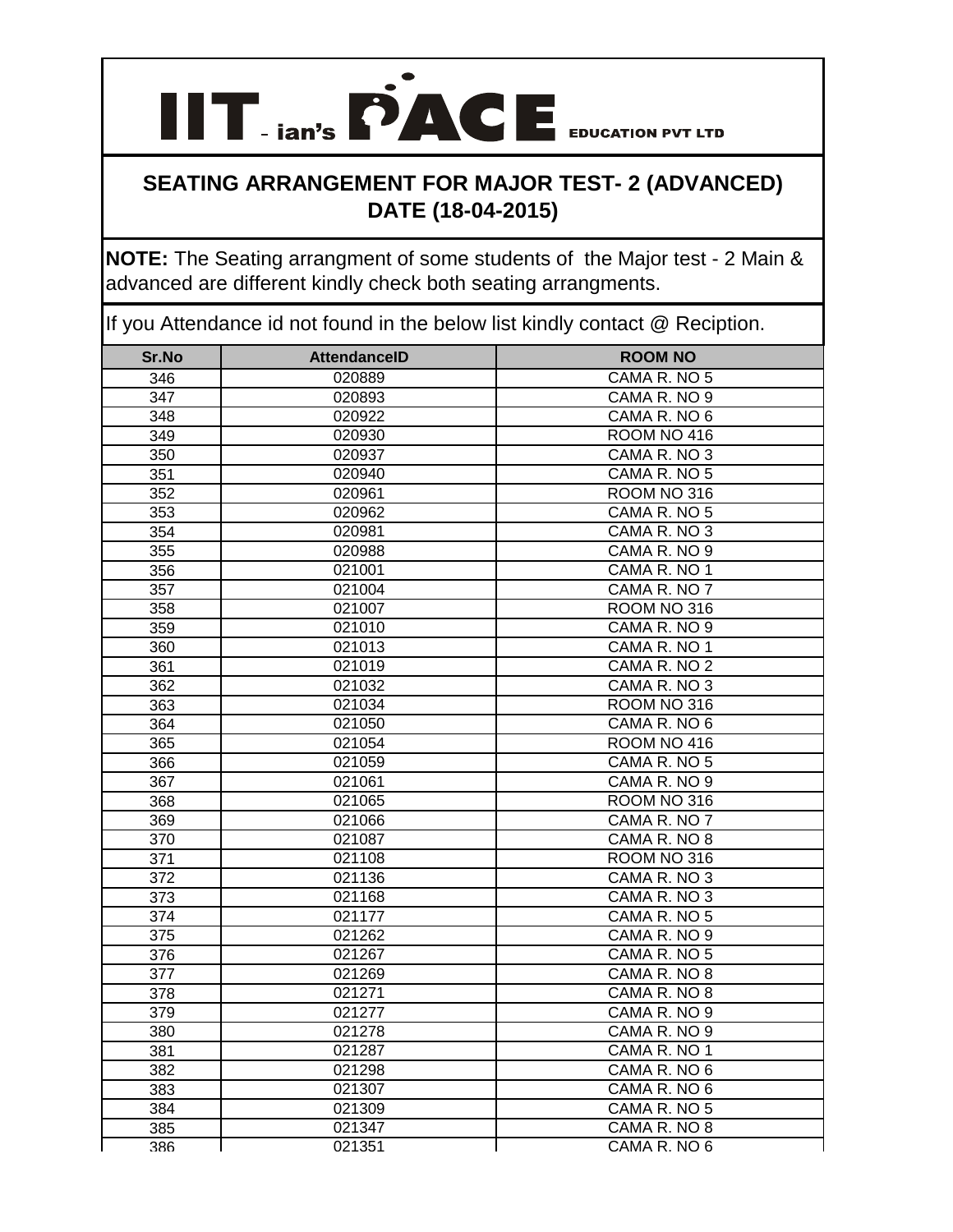

**NOTE:** The Seating arrangment of some students of the Major test - 2 Main & advanced are different kindly check both seating arrangments.

| Sr.No | <b>AttendanceID</b> | <b>ROOM NO</b> |
|-------|---------------------|----------------|
| 387   | 021361              | ROOM NO 316    |
| 388   | 021363              | CAMA R. NO 7   |
| 389   | 021381              | ROOM NO 316    |
| 390   | 021426              | CAMA R. NO 1   |
| 391   | 021472              | ROOM NO 316    |
| 392   | 021490              | CAMA R. NO 3   |
| 393   | 021497              | CAMA R. NO 3   |
| 394   | 021519              | CAMA R. NO 8   |
| 395   | 021541              | ROOM NO 311    |
| 396   | 021542              | CAMA R. NO 1   |
| 397   | 021543              | CAMA R. NO 7   |
| 398   | 021547              | CAMA R. NO 2   |
| 399   | 021551              | CAMA R. NO 2   |
| 400   | 021555              | CAMA R. NO 6   |
| 401   | 021559              | ROOM NO 416    |
| 402   | 021576              | CAMA R. NO 3   |
| 403   | 021592              | CAMA R. NO 5   |
| 404   | 021633              | CAMA R. NO 3   |
| 405   | 021667              | CAMA R. NO 3   |
| 406   | 021670              | CAMA R. NO 7   |
| 407   | 021680              | CAMA R. NO 2   |
| 408   | 021701              | CAMA R. NO 3   |
| 409   | 021725              | CAMA R. NO 9   |
| 410   | 021754              | CAMA R. NO 9   |
| 411   | 021760              | CAMA R. NO 9   |
| 412   | 021771              | CAMA R. NO 5   |
| 413   | 021773              | ROOM NO 316    |
| 414   | 021777              | CAMA R. NO 8   |
| 415   | 021832              | CAMA R. NO 5   |
| 416   | 021864              | ROOM NO 316    |
| 417   | 021879              | ROOM NO 316    |
| 418   | 021881              | CAMA R. NO 9   |
| 419   | 021906              | CAMA R. NO 9   |
| 420   | 021912              | CAMA R. NO 2   |
| 421   | 021915              | CAMA R. NO 2   |
| 422   | 021920              | CAMA R. NO 6   |
| 423   | 021933              | CAMA R. NO 8   |
| 424   | 021943              | CAMA R. NO 5   |
| 425   | 022003              | CAMA R. NO 8   |
| 426   | 022007              | CAMA R. NO 8   |
| 427   | 022013              | CAMA R. NO 9   |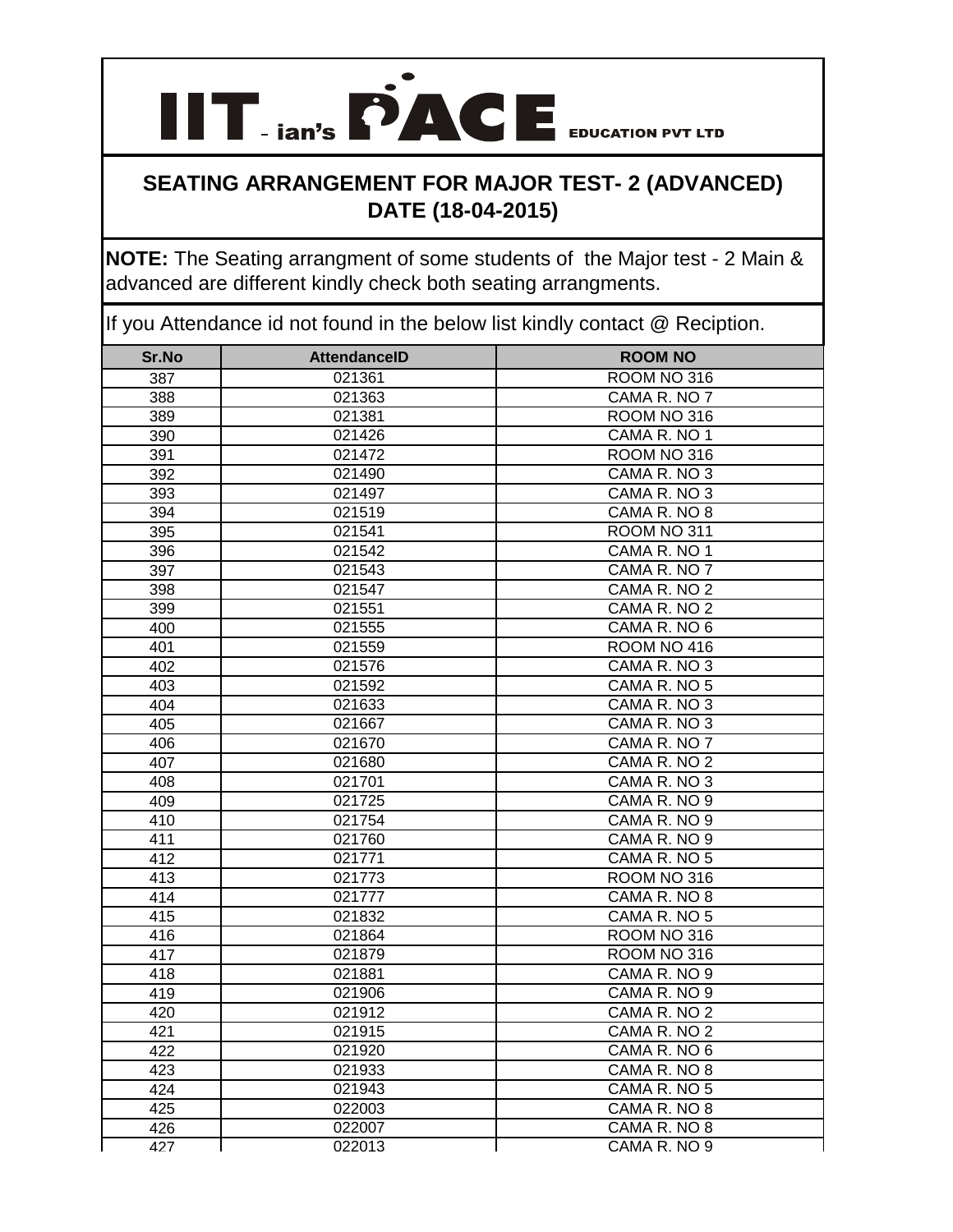### **SEATING ARRANGEMENT FOR MAJOR TEST- 2 (ADVANCED) DATE (18-04-2015)**

**NOTE:** The Seating arrangment of some students of the Major test - 2 Main & advanced are different kindly check both seating arrangments.

| Sr.No | <b>AttendanceID</b> | <b>ROOM NO</b> |
|-------|---------------------|----------------|
| 428   | 022026              | CAMA R. NO 6   |
| 429   | 022041              | CAMA R. NO 2   |
| 430   | 022049              | CAMA R. NO 9   |
| 431   | 022057              | CAMA R. NO 8   |
| 432   | 022089              | CAMA R. NO 6   |
| 433   | 022114              | ROOM NO 316    |
| 434   | 022118              | CAMA R. NO 1   |
| 435   | 022121              | CAMA R. NO 6   |
| 436   | 022151              | CAMA R. NO 9   |
| 437   | 022358              | CAMA R. NO 9   |
| 438   | 022383              | CAMA R. NO 9   |
| 439   | 022400              | CAMA R. NO 9   |
| 440   | 022401              | CAMA R. NO 8   |
| 441   | 022408              | CAMA R. NO 6   |
| 442   | 022409              | ROOM NO 316    |
| 443   | 022425              | ROOM NO 316    |
| 444   | 022465              | ROOM NO 316    |
| 445   | 022493              | CAMA R. NO 7   |
| 446   | 022531              | CAMA R. NO 8   |
| 447   | 022555              | ROOM NO 316    |
| 448   | 022582              | CAMA R. NO 3   |
| 449   | 022585              | CAMA R. NO 6   |
| 450   | 022587              | CAMA R. NO 8   |
| 451   | 022588              | ROOM NO 416    |
| 452   | 022592              | CAMA R. NO 9   |
| 453   | 022615              | CAMA R. NO 2   |
| 454   | 022629              | CAMA R. NO 6   |
| 455   | 022635              | CAMA R. NO 6   |
| 456   | 022637              | ROOM NO 316    |
| 457   | 022642              | ROOM NO 316    |
| 458   | 022670              | CAMA R. NO 3   |
| 459   | 022705              | CAMA R. NO 3   |
| 460   | 022764              | CAMA R. NO 6   |
| 461   | 022767              | CAMA R. NO 7   |
| 462   | 022778              | CAMA R. NO 8   |
| 463   | 022786              | CAMA R. NO 5   |
| 464   | 022788              | CAMA R. NO 6   |
| 465   | 022790              | CAMA R. NO 7   |
| 466   | 022795              | CAMA R. NO 9   |
| 467   | 022825              | ROOM NO 316    |
| 468   | 022826              | CAMA R. NO 2   |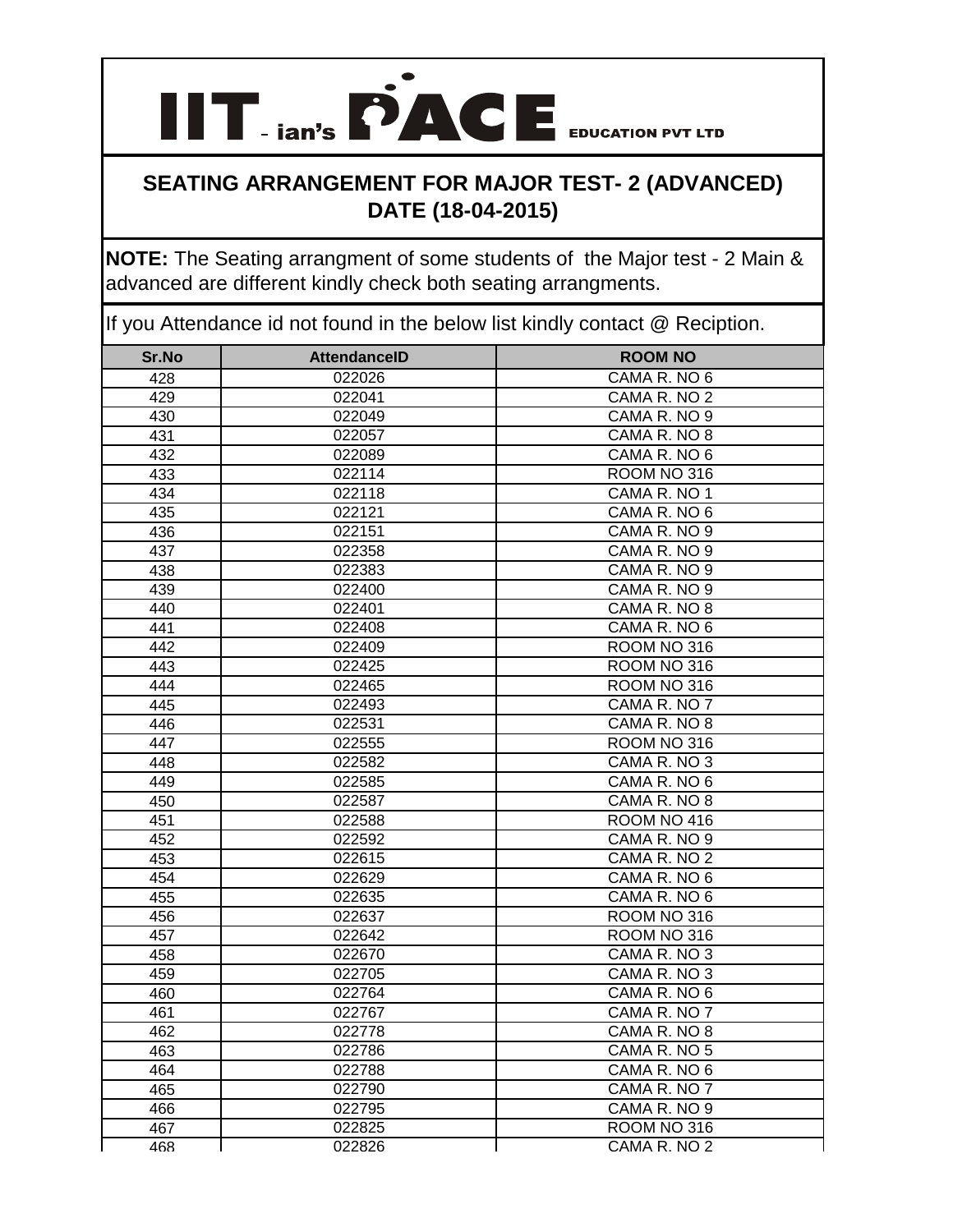### **SEATING ARRANGEMENT FOR MAJOR TEST- 2 (ADVANCED) DATE (18-04-2015)**

**NOTE:** The Seating arrangment of some students of the Major test - 2 Main & advanced are different kindly check both seating arrangments.

| Sr.No | <b>AttendanceID</b> | <b>ROOM NO</b> |
|-------|---------------------|----------------|
| 469   | 022908              | ROOM NO 316    |
| 470   | 022957              | ROOM NO 316    |
| 471   | 022994              | ROOM NO 316    |
| 472   | 023023              | CAMA R. NO 9   |
| 473   | 023067              | CAMA R. NO 1   |
| 474   | 023221              | CAMA R. NO 7   |
| 475   | 023248              | ROOM NO 316    |
| 476   | 023287              | CAMA R. NO 8   |
| 477   | 023305              | ROOM NO 316    |
| 478   | 023309              | CAMA R. NO 8   |
| 479   | 023358              | CAMA R. NO 9   |
| 480   | 023361              | CAMA R. NO 9   |
| 481   | 023362              | CAMA R. NO 9   |
| 482   | 023380              | CAMA R. NO 2   |
| 483   | 023398              | ROOM NO 316    |
| 484   | 023399              | CAMA R. NO 9   |
| 485   | 023438              | CAMA R. NO 7   |
| 486   | 023472              | ROOM NO 316    |
| 487   | 023479              | CAMA R. NO 1   |
| 488   | 023490              | CAMA R. NO 7   |
| 489   | 023493              | CAMA R. NO 2   |
| 490   | 023504              | ROOM NO 316    |
| 491   | 023508              | CAMA R. NO 3   |
| 492   | 023509              | ROOM NO 316    |
| 493   | 023536              | ROOM NO 316    |
| 494   | 023542              | CAMA R. NO 6   |
| 495   | 023566              | ROOM NO 311    |
| 496   | 023567              | CAMA R. NO 9   |
| 497   | 023570              | ROOM NO 316    |
| 498   | 023590              | CAMA R. NO 8   |
| 499   | 023592              | CAMA R. NO 7   |
| 500   | 023593              | CAMA R. NO 7   |
| 501   | 023599              | CAMA R. NO 6   |
| 502   | 023600              | CAMA R. NO 5   |
| 503   | 023603              | CAMA R. NO 2   |
| 504   | 023607              | CAMA R. NO 5   |
| 505   | 023615              | CAMA R. NO 9   |
| 506   | 023619              | ROOM NO 316    |
| 507   | 023622              | CAMA R. NO 3   |
| 508   | 023630              | CAMA R. NO 9   |
| 509   | 023640              | CAMA R. NO 5   |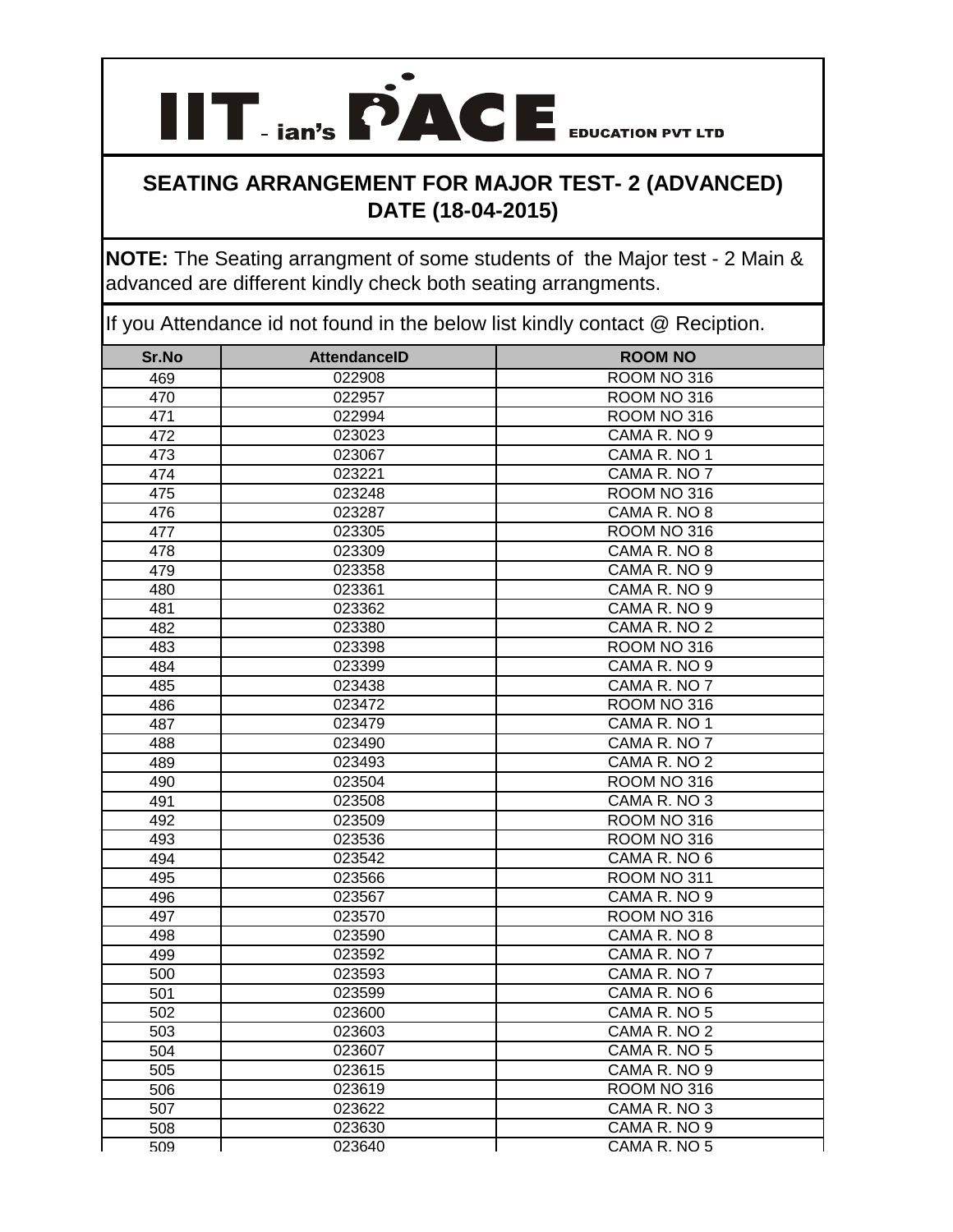### **SEATING ARRANGEMENT FOR MAJOR TEST- 2 (ADVANCED) DATE (18-04-2015)**

**NOTE:** The Seating arrangment of some students of the Major test - 2 Main & advanced are different kindly check both seating arrangments.

| Sr.No            | <b>AttendanceID</b> | <b>ROOM NO</b>     |
|------------------|---------------------|--------------------|
| 510              | 023665              | CAMA R. NO 9       |
| 511              | 023668              | CAMA R. NO 7       |
| $\overline{512}$ | 023829              | CAMA R. NO 8       |
| 513              | 023877              | CAMA R. NO 5       |
| 514              | 023993              | CAMA R. NO 8       |
| $\overline{515}$ | 023994              | CAMA R. NO 8       |
| 516              | 024041              | CAMA R. NO 9       |
| 517              | 024066              | CAMA R. NO 3       |
| 518              | 024150              | CAMA R. NO 6       |
| 519              | 024154              | CAMA R. NO 9       |
| 520              | 024157              | CAMA R. NO 7       |
| 521              | 024210              | CAMA R. NO 3       |
| 522              | 024243              | CAMA R. NO 9       |
| 523              | 024256              | <b>ROOM NO 316</b> |
| $\overline{524}$ | 024260              | CAMA R. NO 7       |
| 525              | 024262              | CAMA R. NO 8       |
| 526              | 024263              | CAMA R. NO 8       |
| 527              | 024272              | ROOM NO 316        |
| 528              | 024278              | CAMA R. NO 6       |
| 529              | 024286              | CAMA R. NO 8       |
| 530              | 024296              | CAMA R. NO 7       |
| 531              | 024333              | CAMA R. NO 9       |
| 532              | 024345              | CAMA R. NO 8       |
| 533              | 024365              | CAMA R. NO 5       |
| 534              | 024411              | CAMA R. NO 5       |
| 535              | 024440              | ROOM NO 316        |
| 536              | 024452              | CAMA R. NO 8       |
| 537              | 024482              | ROOM NO 316        |
| 538              | 024525              | ROOM NO 316        |
| 539              | 024530              | ROOM NO 316        |
| 540              | 024556              | CAMA R. NO 5       |
| 541              | 024563              | ROOM NO 316        |
| $\overline{542}$ | 024630              | CAMA R. NO 6       |
| 543              | 024651              | ROOM NO 316        |
| 544              | 024660              | CAMA R. NO 7       |
| 545              | 024683              | CAMA R. NO 7       |
| 546              | 024835              | ROOM NO 316        |
| 547              | 024840              | CAMA R. NO 7       |
| 548              | 024846              | CAMA R. NO 7       |
| 549              | 024861              | ROOM NO 316        |
| 550              | 024883              | ROOM NO 316        |